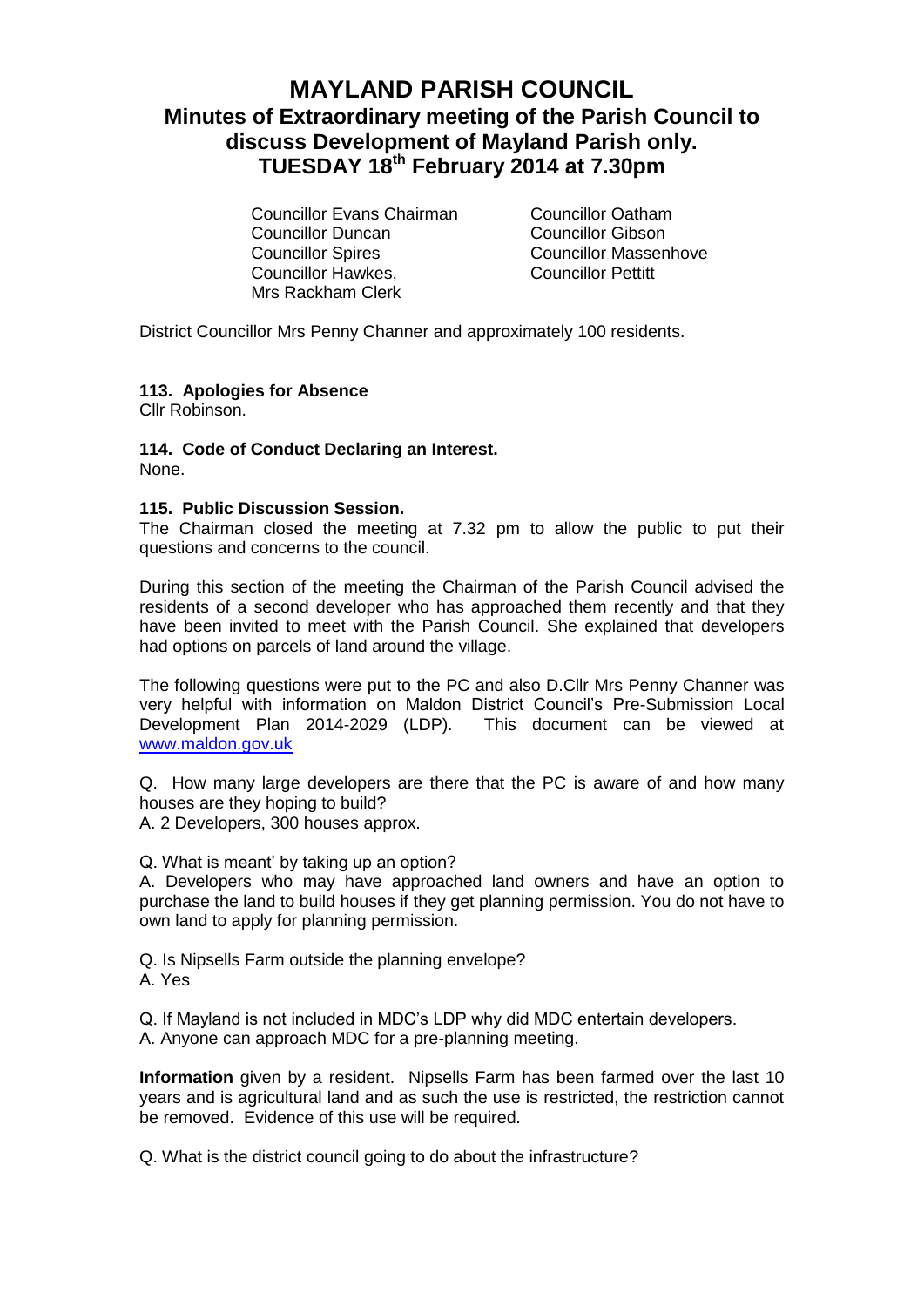A. All agencies have been consulted and the results included in the LDP. No third road out of the Dengie is planned.

Q. Will the Parish Council oppose large developments? A. Yes.

**Information** given by a resident. 4,000 homes are planned in the next 15 years for the entire district. A very small number in this village – a plan on how many we will take is required.

**Information** given by D. Cllr Mrs Penny Channer. Mayland is not a strategic development area. Rural allocation has not been determined at this time. Rural allocation for the growth in the villages will be determined at a later time when a Rurual Allocations policy document will be produced. The LDP Pre-submission will be sent to Central Government for approval by an Inspector. The plan will be considered and will need to be found sound. Viability and deliverability are very important., MDC considers the plan will be found to be sound.

Other villages in the district are also being targeted by developers and the LDP needs to be adopted as soon as possible, bearing in mind the process, so that we are in control of development rather than developers having the control.

D. Cllr Mrs Penny Channer continued to say that to her knowledge there are no current planning applications from the large developers targeting Mayland. All planning applications have to be dealt with in the appropriate manner against existing planning policy.

**Information** from the Parish Council. If the existing developers are successful with their plans to build houses in Mayland then the houses will not form part of the rural allocation but be considered as a bonus.

Q. Why is Mayland not included in the allocation?

A. Allocation in rural areas has yet to be agreed. 420 in total including North Fambridge which has been agreed.

Q. Will Central Government change their 10 year plan?

A. The Parish Council nor D. Cllr Mrs Penny Channer knows what the government will do in the future.

**Information.** Maldon District Council sent documentation to every household in the district, everyone has been consulted. There were various meetings held throughout the district which residents could attend and ask questions.

**Information.** 60 bed nursing home planned for Mill Road. This is for people with advanced dementia. This PC objected to the plan.

The first application was refused, went to appeal – appeal dismissed. D.Cllr Penny Channer tried to get the 2<sup>nd</sup> application refused in Committee. Largely under the same grounds as the first application. However, the officer recommendation was for approaval and the Committee supported MDC's officers recommendation.

All planning application that are refused the applicant has the right to appeal the decision. If the appeal is successful then they are sometimes awarded costs which residents have to pay out of their council tax.

It was noted that Mayland will already have extra people coming into the village once the nursing home is built. Staff and visitors etc.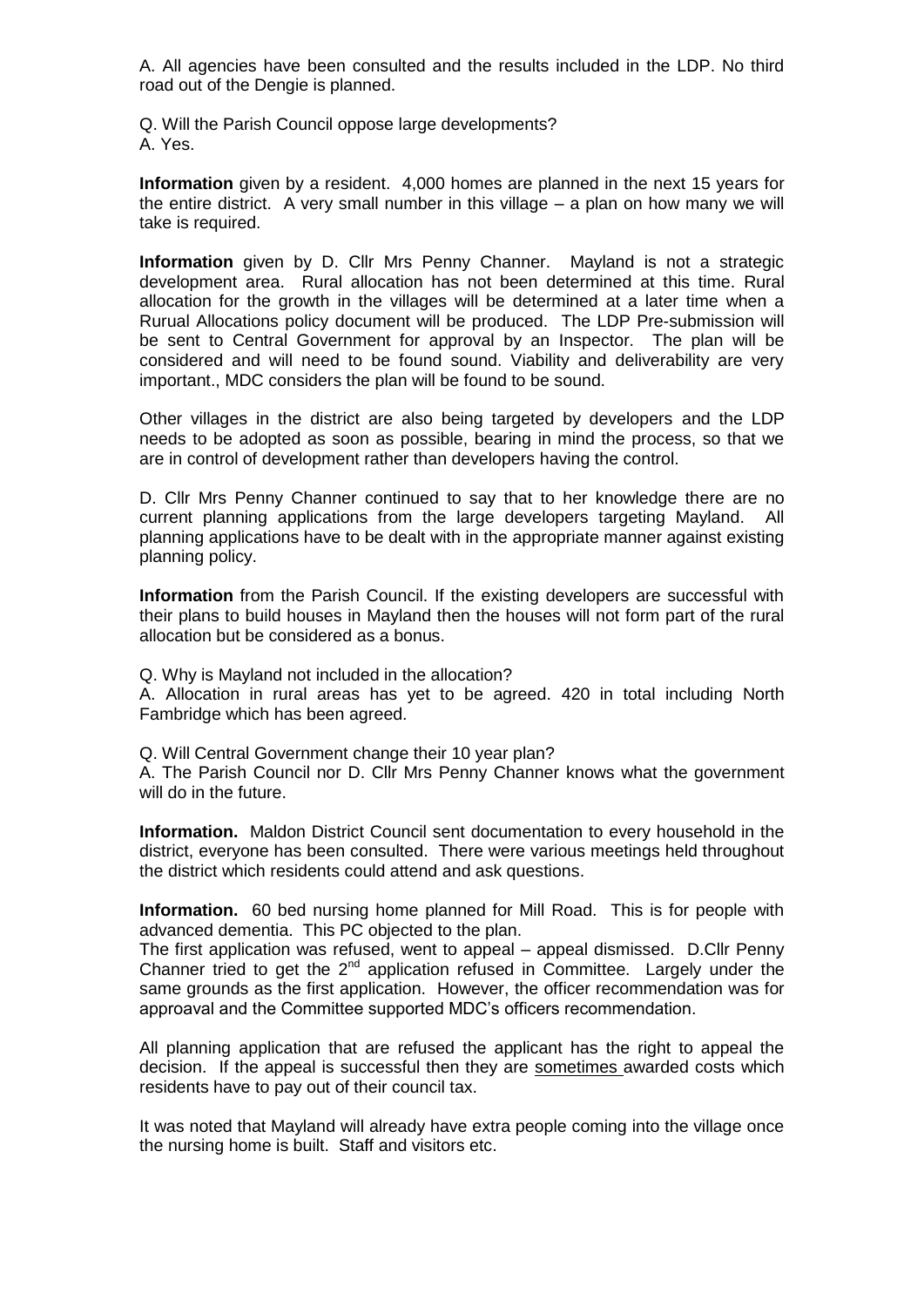**Information.** It doesn't matter how long someone has lived in Mayland, everyone has the same rights. Bakersfield was built on agricultural land so it is possible. 15 years in the life of a village is not a long time.

Q. Can the PC employ a planning consultant?

A. This can be considered.

Q. Are there any road planned to accommodate these extra houses?

A. A relief road is a requirement for the north of Heybridge and a relief road south of Maldon. Burnham on Crouch allocation are nearest to Mayland and Highways have indicated there is still capacity on the lower Burnham Road. Highways are in consultation with each planning application. Likewise with schools.

Q. Can we come to the Parish Council meetings?

A. Yes, every PC meeting is open to the public.

**Information.** The Parish Council is consulted on each planning application for the parish. The decision is made by Maldon District Council. The public (if they have objected to a plan) can speak at MDC's planning meeting. One resident representative and one Parish Councillor. They are given 2 minutes each to speak.

MDC's planning committee listen to the comments but determine the outcome on planning policy. The planning applicant can appeal. (see information above).

Q. Can anyone appeal a decision?

A. If you have already written against an application you will be advised of the appeal and can add any further information to your original reasons for objecting.

Q. How many of the planned 4000 homes are on brown field sites?

A. D. Cllr Penny Channer. Don't know the answer but a significant number will be built on green field sites.

Q. Why doesn't developers offer new sewage treatment works, by pass at Latchingdon and start with a few houses (road frontage) and build back onto the proposed sites?

A. We cannot answer for developers.

#### **We do not have any planning applications from these two large developers at the moment.**

Q. Where do the applications come from?

A. Maldon District Council collate all the information and add it to their website. They do not consider the application at this stage. They then send a copy to each consultees (Inc. Parish Council) When the consultees have responded then MDC's officer or planning committee will view the plans, comments taken into consideration and a decision made using Planning Policy.

It was noted that information sent around the village from either MDC or Mayland Parish Council should be clearly marked. The survey from Hedgehog was not from either the PC or MDC.

Q. What does the Parish Council think of the action group?

A. Members of the action group are needed to help the Parish Council on a parish plan. We mind the business of the parish, we need help from residents. They can send a representative to all the Parish Council meetings.

We are all working to the same end.